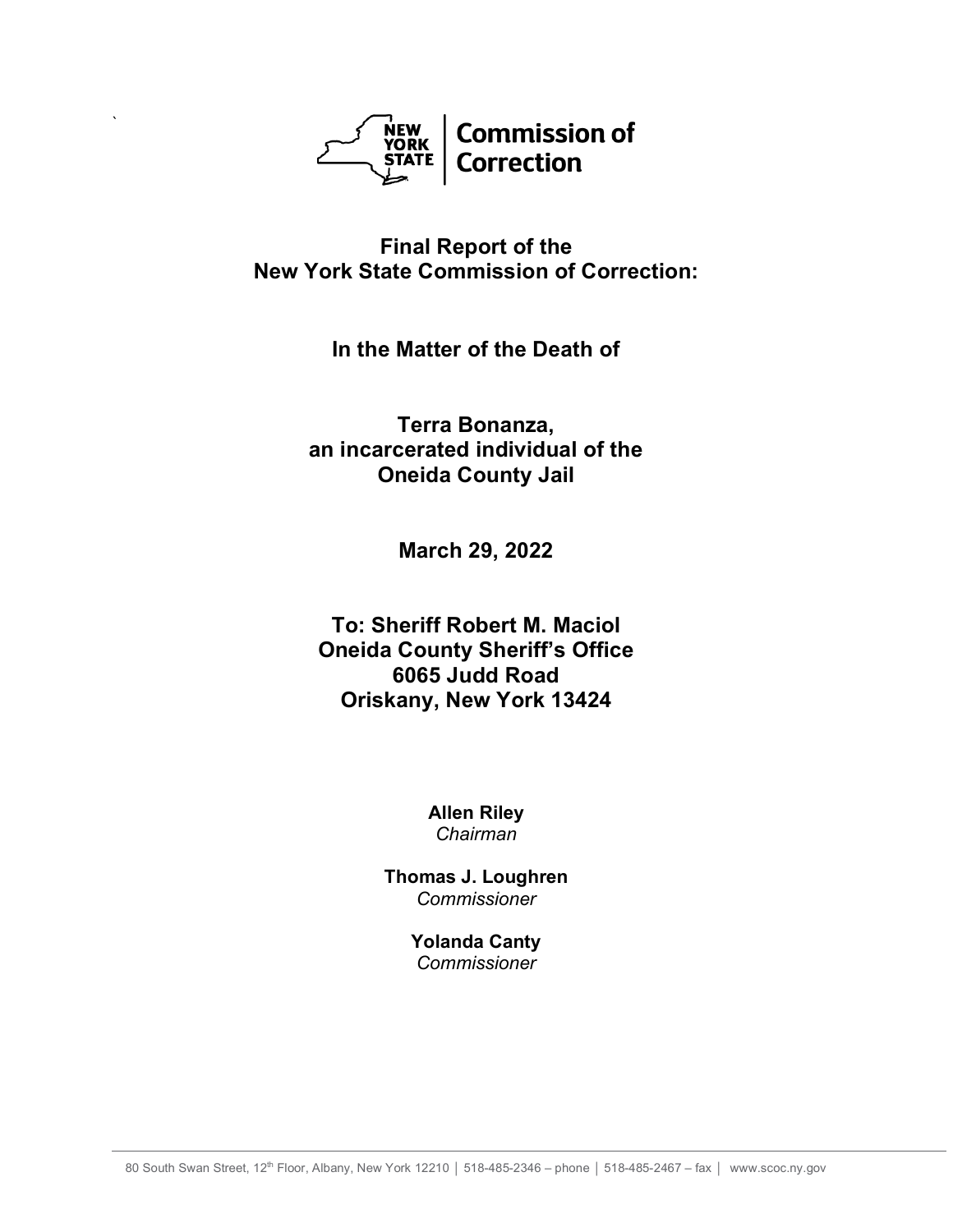#### GREETINGS:

WHEREAS, the Medical Review Board has reported to the NYS Commission of Correction pursuant to Correction Law, section 47(1)(d), regarding the death of Terra Bonanza who died on April 22, 2021, as a result of circumstances which occurred while an incarcerated individual in the custody of the Oneida County Sheriff at the Oneida County Jail, the Commission has determined that the following final report be issued.

#### FINDINGS:

- 1. Terra Lynn Bonanza was a 40-year-old woman who died at St. Luke's Hospital in Utica, NY on 4/22/21 due to COVID-19 related complications. Bonanza's death occurred five weeks after being released from the custody of the Oneida County Sheriff at the Oneida County Jail on 3/18/21. Bonanza, at her admission to the hospital, was found to have multiple medical issues including MRSA, sepsis with extensive complications including bacterial endocarditis and septic pulmonary emboli and COVID which collectively resulted in her death. Prior to her prolonged hospitalization, the Medical Review Board found that while Bonanza was at the Oneida CJ for 9 days, there were multiple failures of medical and mental health staff to assess, treat, provide medications, perform diagnostic testing, and otherwise provide care to person who was clinically deteriorating and in dire need of medical attention. The Medical Review Board has also found that in addition to the cited deficiencies, this case repeatedly showed that there was poor to absent communication among medical and mental health providers resulting in a compromised continuity of care for Bonanza. The findings of this case raise serious concern to the Board regarding CBH Inc.'s (the contracted medical service for Oneida CJ) ability to adequately provide medical care to the individuals in the custody at the jail. The Medical Review Board opines that Bonanza's death was preventable had she been properly and timely assessed by a physician, had proper and competent intervention by medical staff, and had been referred to a hospital for diagnostic exams and treatment.
- 2. Bonanza was born in New Hartford, NY. Bonanza was divorced with 5 children. Bonanza was survived by parents, 5 children, a brother, grandparents, and many extended family members. At the time of arrest, Bonanza had been living in Utica but was unemployed ). Bonanza had previously been licensed and employed as a Licensed Practical Nurse but had a registration that expired in 2013.
- 3.

. In the instant offense, on 2/18/21, Bonanza was arrested for Petit Larceny and was

eventually sentenced to 6 months in the Oneida County Jail. Bonanza was released from custody on 3/18/21 while in St. Luke's Hospital. While hospitalized, Bonanza was arrested for possession of contraband after being found to be in possession of illicit suboxone. These charges were abated by her death on 4/22/21.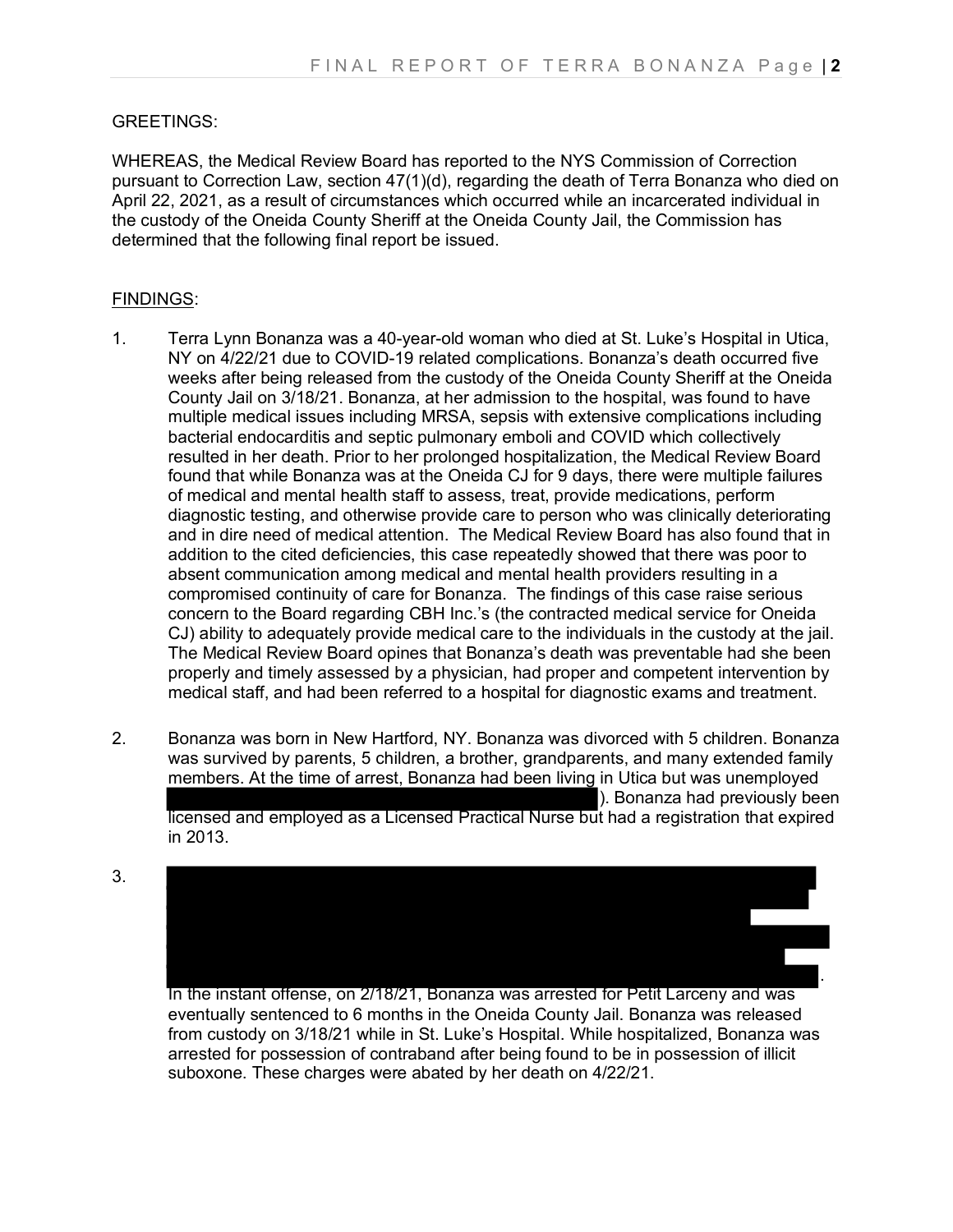

6. On 3/5/21 at 12:51 p.m., Bonanza was admitted to the Oneida CJ to serve a 6-month sentence. On the initial suicide screening performed by CO K.B., Bonanza had scored a total of "3" for "yes" answers which included: having a history of drug or alcohol abuse, having a history of counseling or mental health evaluation and treatment, and appearing to have been under the influence of alcohol or drugs. CO K.B. indicated on the suicide risk assessment that the supervisor was notified, a non-emergent referral was made to mental health and an emergent referral was made to medical for the possibility of Bonanza being under the influence of drugs. On Bonanza's initial risk assessment, CO B.C. documented that Bonanza had thyroid problems, asthma and possible drug use, was in treatment for anxiety, depression, PTSD, and substance abuse. CO B.C. also documented that Bonanza was on medications, had a history of drug and/or alcohol abuse, had prior charges/criminal convictions and previous incarcerations. Bonanza was referred to medical and mental health and was placed on a medical constant watch. An initial COVID-19 screening was performed by CO R.W. in which Bonanza answered "no" to traveling, having any contact with anyone positive for COVID-19, and having signs and symptoms of COVID. It was noted, however, that a temperature was not taken on Bonanza during her admission to the Oneida CJ. This was found to be in violation of both CDC guidelines and Oneida CJ policy, CD 06-02-09*.* Policy CD-06-02 Emergency Plan: Communicable Illness-of epidemic or pandemic concern which states*:* 

*2) D. Every Person entering the secured area of the correctional facilities may be screened prior to entering the correctional facilities using Centers for Disease Control and Prevention (CDC) guidelines.*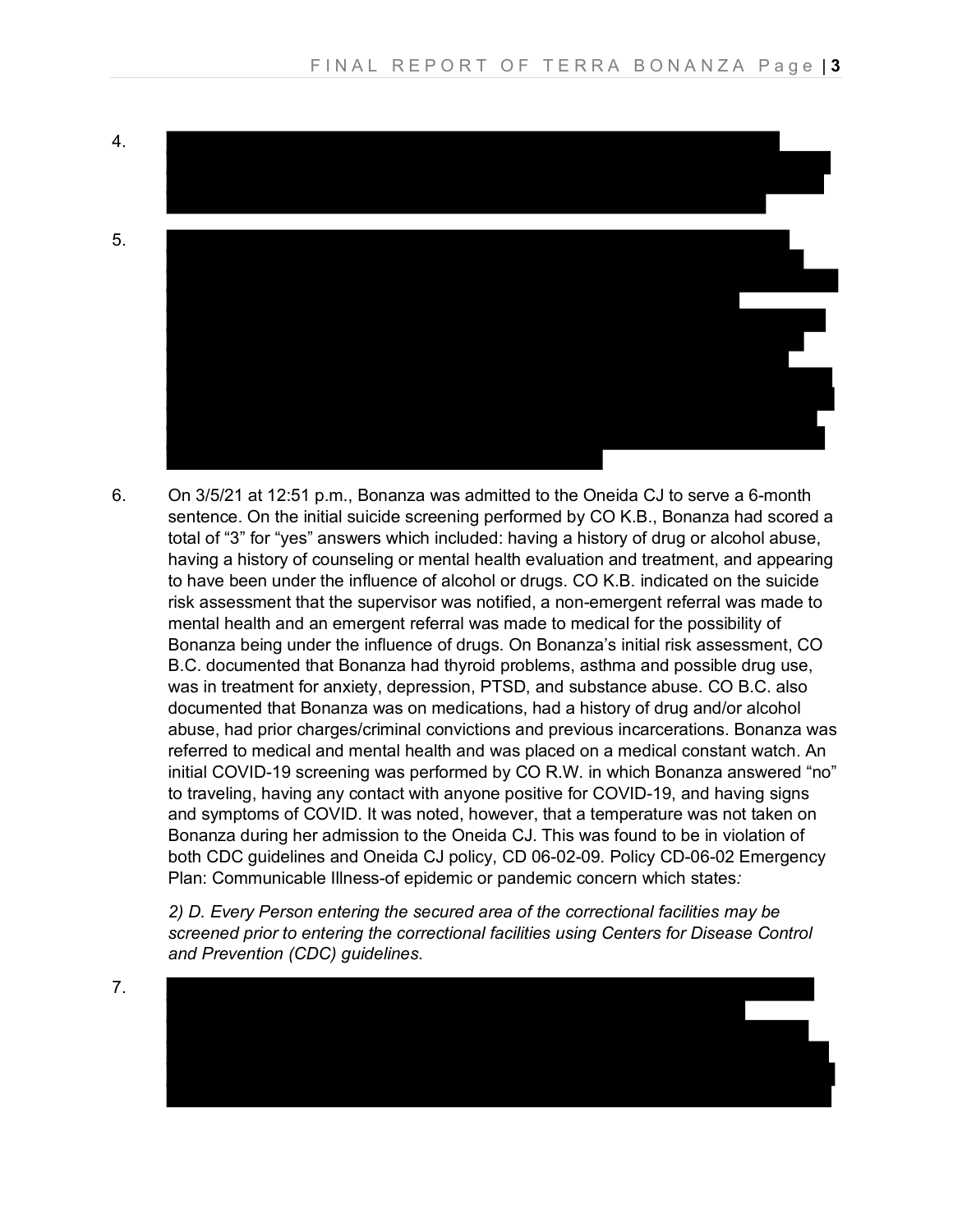

Review Board opines that there was a failure by the mental health services to follow up continued care for a known psychiatric patient with recent suicidal ideation and inpatient hospitalization history.



# 9. Bonanza was admitted to housing block C, cell 3,

# 10. At 4:00 p.m., RN

 The refusal form was witnessed by CO A.W. because Bonanza refused to sign. Potential consequences of the refusal were not documented as being explained to Bonanza by  $RN$  as that portion of the form was found to be incomplete. There was no indication that medical staff physically observed Bonanza at the time of the refusal and therefore it is questionable if the consequences of the refusal were properly explained to Bonanza. This does not comport with the requirements of CBH Medical P.C. Procedure J-G-05 (11.) which state: *Informed Consent and the right to refuse which indicates that any health evaluation or treatment refusal is documented including evidence that the inmate is aware of any adverse health effects that may occur as a result of the refusal.*

Per the Temperature for Orientation Inmates/Exposed Inmates form, no temperature was taken on Bonanza and no temperature refusal was located. Per the CBH Segregation Record Review, Medical/Constant Rounds Log, there were no rounds made by medical at any time on 3/5/21. From Bonanza's admission date on 3/5/21 through 3/12/21, Bonanza repeatedly refused to be seen by medical for an intake assessment and remained on constant supervision.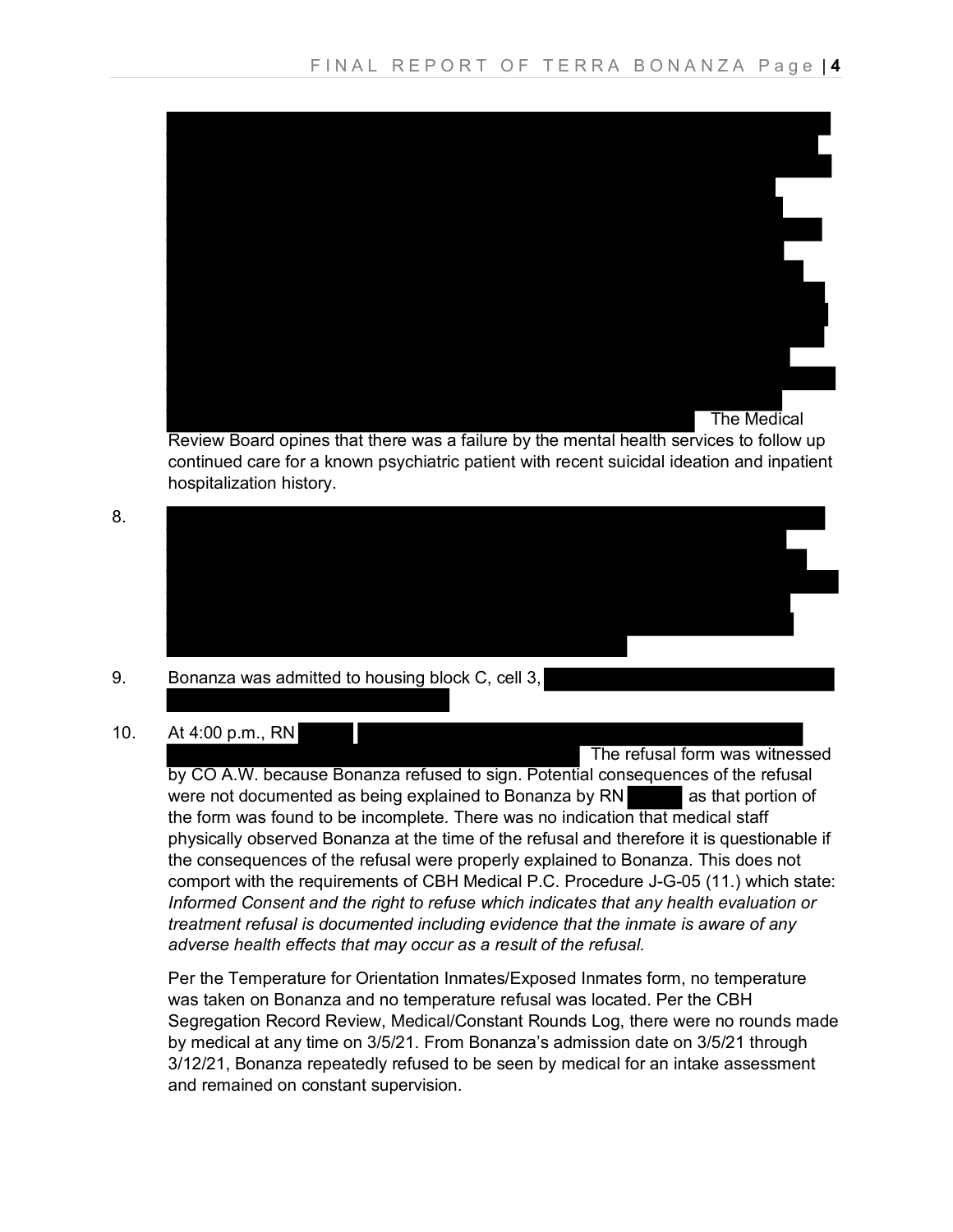- 11. On 3/6/21 at 8:30 a.m., RN signed a refusal and CO J.P. witnessed the form indicating that Bonanza had refused an intake assessment with medical. The reason for the refusal was illegible and the potential consequences explained were a delay in treatment and care. There was no indication that RN physically observed Bonanza at the time of the refusal. No temperature was taken on Bonanza and no temperature refusal was located. There were no corresponding nursing progress notes entered.
- 12. At 11:50 p.m., RN signed a refusal and CO E.K. witnessed the form indicating that Bonanza had refused the medical intake assessment. The consequences of the refusal, which were a delay in treatment and care, were explained to Bonanza. There was no indication that RN physically observed Bonanza at the time of the refusal. No temperature was taken on Bonanza and no temperature refusal was located. Per the CBH Segregation Record Review, Medical/Constant Rounds Log, there were no rounds made by medical at any time on 3/6/21. There were no corresponding progress notes entered into Bonanza's chart.
- 13. On 3/7/21 at 9:20 a.m., RN signed a refusal and CO S.C. witnessed the form indicating that Bonanza had refused a medical intake assessment. The reason for the refusal was illegible and the potential consequences explained were a delay in treatment and care. There was no indication that RN physically observed Bonanza at the time of the refusal. No temperature was taken on Bonanza and no temperature refusal was located in the chart. There were no rounds made by medical at any time on 3/7/21 and there were no corresponding progress notes entered by  $RN =$  on 3/7/21.
- 14. At 4:17 p.m.,

On the refusal form for 4:17 p.m., it was

documented that Bonanza stated, "I cannot physically move. Medical will have to come to me". The potential consequences of the refusal were not documented as being explained to Bonanza. There was no evidence that RN went cell side to assess the reason that Bonanza stated she was unable to move. There were no rounds made by medical on 3/7/21 and no temperature was taken on Bonanza in the morning or the evening of 3/7/21.

15. On 3/8/21 at 9:30 a.m.,

 The potential consequences of the refusal were not documented as being explained to Bonanza. There was no nursing documentation that mental health staff, a mental health provider, or a medical provider were notified of this behavior or that Bonanza had refused multiple medical intakes since her admission.

During an interview with Commission staff, LMSW reported that mental health staff was never given any information from medical staff that Bonanza had smeared feces on herself. There was no documentation to indicate that RN went cell side to assess Bonanza's mentation or medical condition. There was no nursing documentation that RN had inquired about Bonanza being offered a shower, clean clothes, or bedlinens after documenting that Bonanza had smeared feces on herself. No rounds were made by RN and no temperature was taken on Bonanza in the morning on 3/8/21. CO S.C. had signed the refusal for medical that also indicated Bonanza had been smearing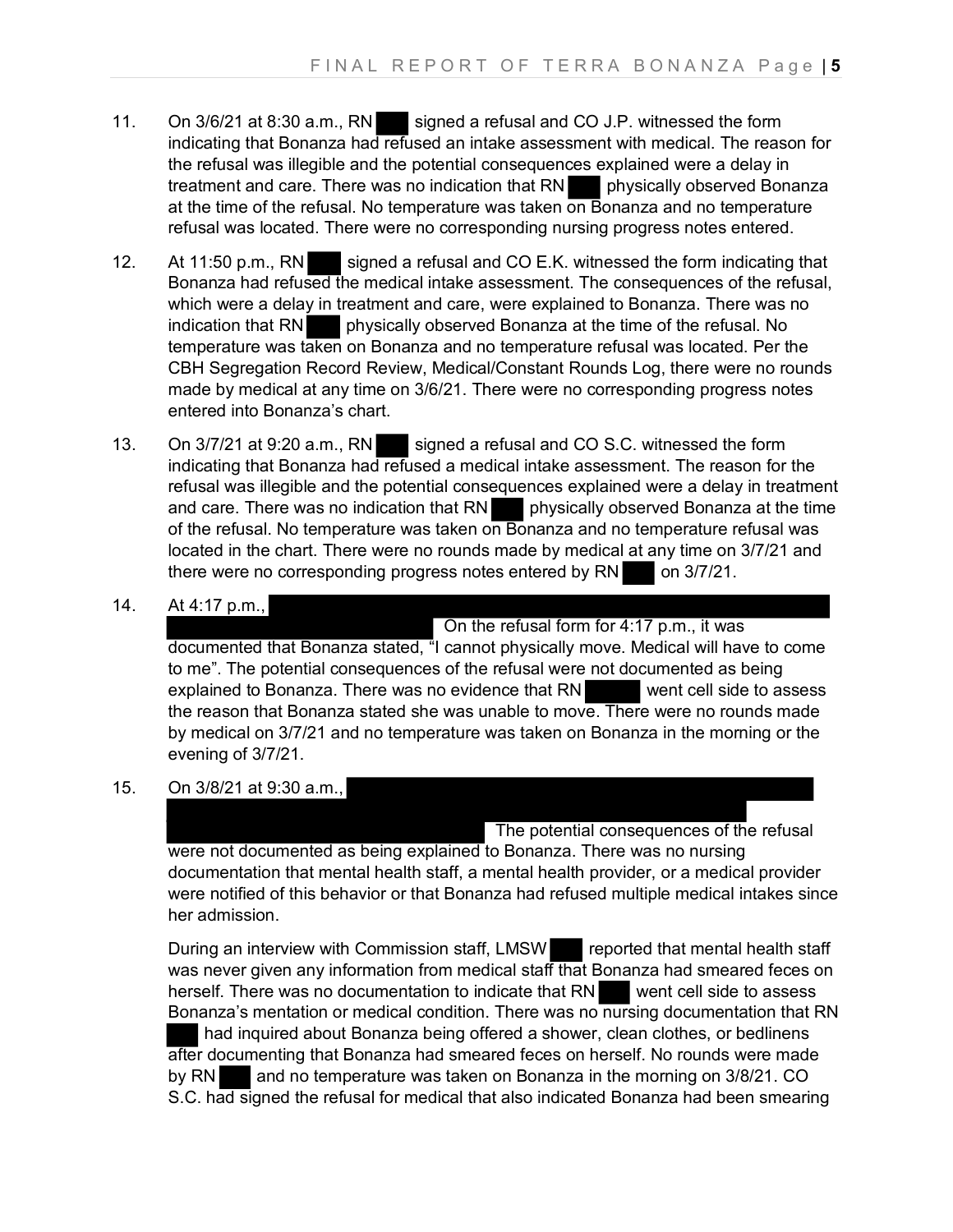feces on herself. During an interview with Commission staff, CO S.C. stated that she didn't recall physically seeing Bonanza smearing feces but had signed the refusal. CO S.C. stated that the nurses are not usually present with the incarcerated individual (II) when the refusals are signed, as they are usually in the medical office. When CO S.C. was asked if nursing would go down to the units to assess situations when an II had this type of behavior, CO S.C. stated, "No". CO M.L. was the housing unit CO at the time of Bonanza's refusal and smearing excrement. CO M.L.'s shift log did not include any documentation of Bonanza's behavior, only that Bonanza had refused medical. After a review of the shift log summary, Bonanza was not offered a shower until 3 days later on 3/11/21, in which the log entry indicated that Bonanza had refused. Per a review of the documentation, Bonanza went 4 days without a shower. This is a violation of both 9 NYCRR §7005.2(a) and (b) and Oneida CJ policy 05-01-06 (4)(B)(2). which state:

*9 NYCRR §7005.2(a) Hot showers shall be made available to all prisoners daily. Consistent with facility health requirements, the chief administrative officer may require prisoners to shower periodically* 

*9 NYCRR §7005.2(b) Notwithstanding the requirements of subdivision (a) of this section, hot showers shall be made available to all prisoners confined in special housing, as that term is defined in section 7013.2(h) of this title, at least 3 times per week*.

*Oneida CJ policy 05-01-06 (4)(B)(2) incarcerated individuals be permitted to shower and shave three times a week.* 

16. At 3:40 p.m., RN signed a refusal indicating that Bonanza had refused the medical intake assessment. The witness' signature was illegible. The reason for the refusal was listed as Bonanza stating, "Maybe tomorrow" and the potential consequences that were explained were documented as a delay in diagnosis of abnormal findings. There was no indication that RN physically observed Bonanza at the time of the refusal.

 CDC COVID-19 pandemic guidelines and policies regarding daily temperature recordings were in place, however, this was the first temperature recording noted for Bonanza since her arrival to the jail three days previously. The time the temperature was taken and by what medical staff was not documented. There were no rounds made by  $RN$  and there were no corresponding progress notes entered by RN

17. At 8:00 p.m., per the CBH Segregation Record Review, Medical/Constant Rounds Log, RN did rounds and documented that Bonanza had refused the medical intake, however, there was no refusal form located in the medical chart nor corresponding nursing progress note entered by RN

The time the temperature was taken and by what medical staff, however, was not documented.

18. At 11:51 p.m., RN signed a refusal and CO B.S. witnessed the form indicating that Bonanza had refused the medical intake. On the refusal form, RN documented under the reason for refusal that Bonanza refused to come to medical for the intake assessment as she was too sick.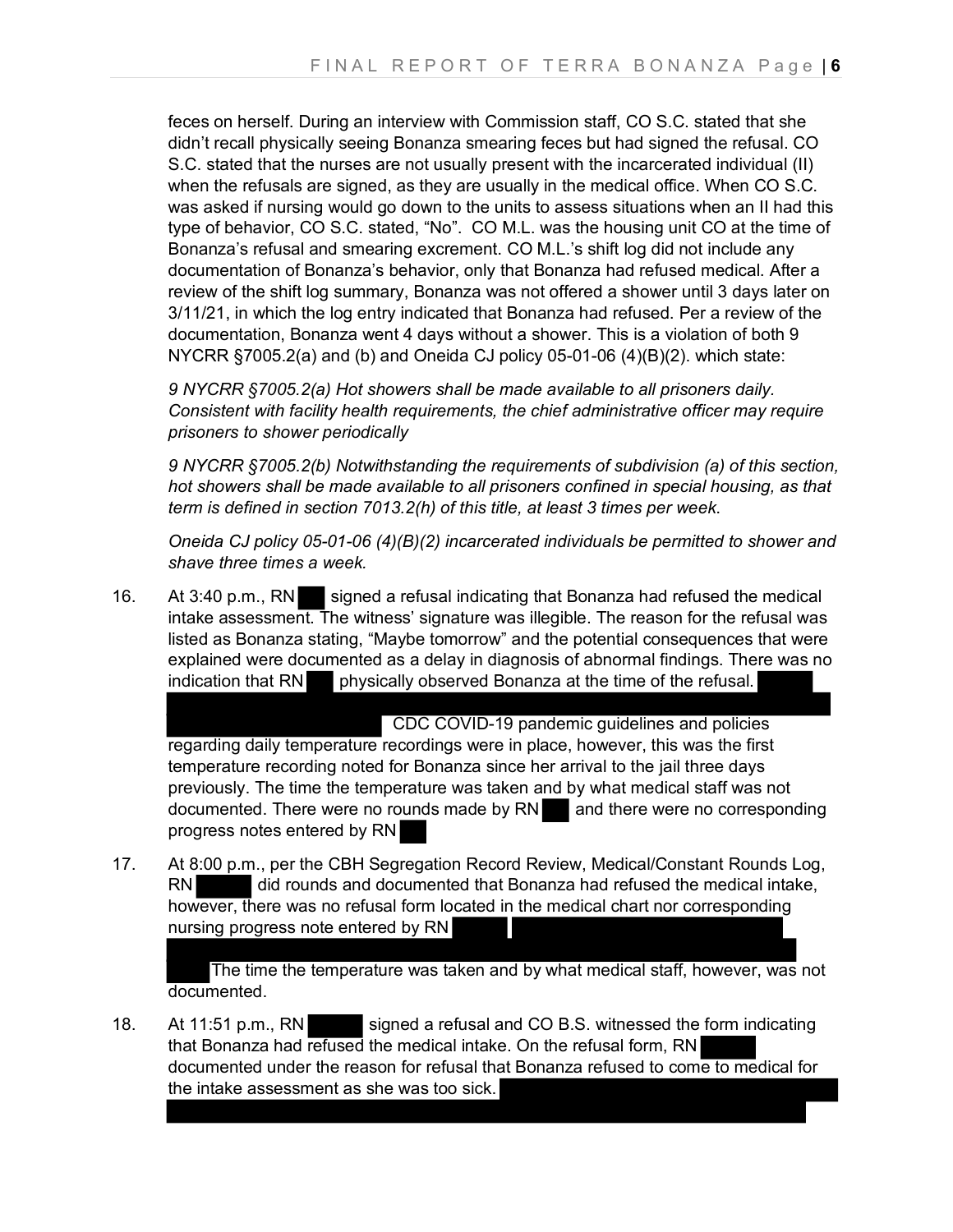. There was no documentation that RN went cell side to assess Bonanza, her potential need for medication nor any attempt to obtain a temperature. Bonanza reported to RN that she was "too sick" to complete the medical intake. As it was now over 72 hours since Bonanza had arrived at the Oneida County Jail and it was known that Bonanza reported drug use on her risk assessment at admission, a notification to the medical provider should have been completed by RN Bonanza had been without medication since her arrival and displayed signs and symptoms of physical and mental deterioration. In an interview with Commission staff, when asked if an II refuses to go to medical does medical staff sees the II at cell side assess their status, CO R.D. stated, "No". The Medical Review Board opines that Bonanza was acutely ill with obvious drug withdrawal symptoms and required a referral to a physician. Additionally, the Board opines that individuals who repeatedly refuse to be assessed by medical after three times from their admission should have an immediate notification and referral made to the jail physician.

19. On 3/9/21,

The time the temperature was taken and by what medical staff, however, was not documented.

20. At 12:45 p.m., RN signed a refusal form indicating that Bonanza had refused the



21.

. In an interview with Commission staff, RN was asked about the refusal process and if the nurses were cell side at the time of the refusals. RN stated that if she was cell side, she would have documented it and if not, the nurses would write that the officer relayed the message that Bonanza had been refusing to come down for the medical intake. Commission staff asked  $RN$  if it was procedure to have the Corrections Officers relay medical information to the nurses, to which RN stated, "I don't know if it's procedure, but it's what happens here".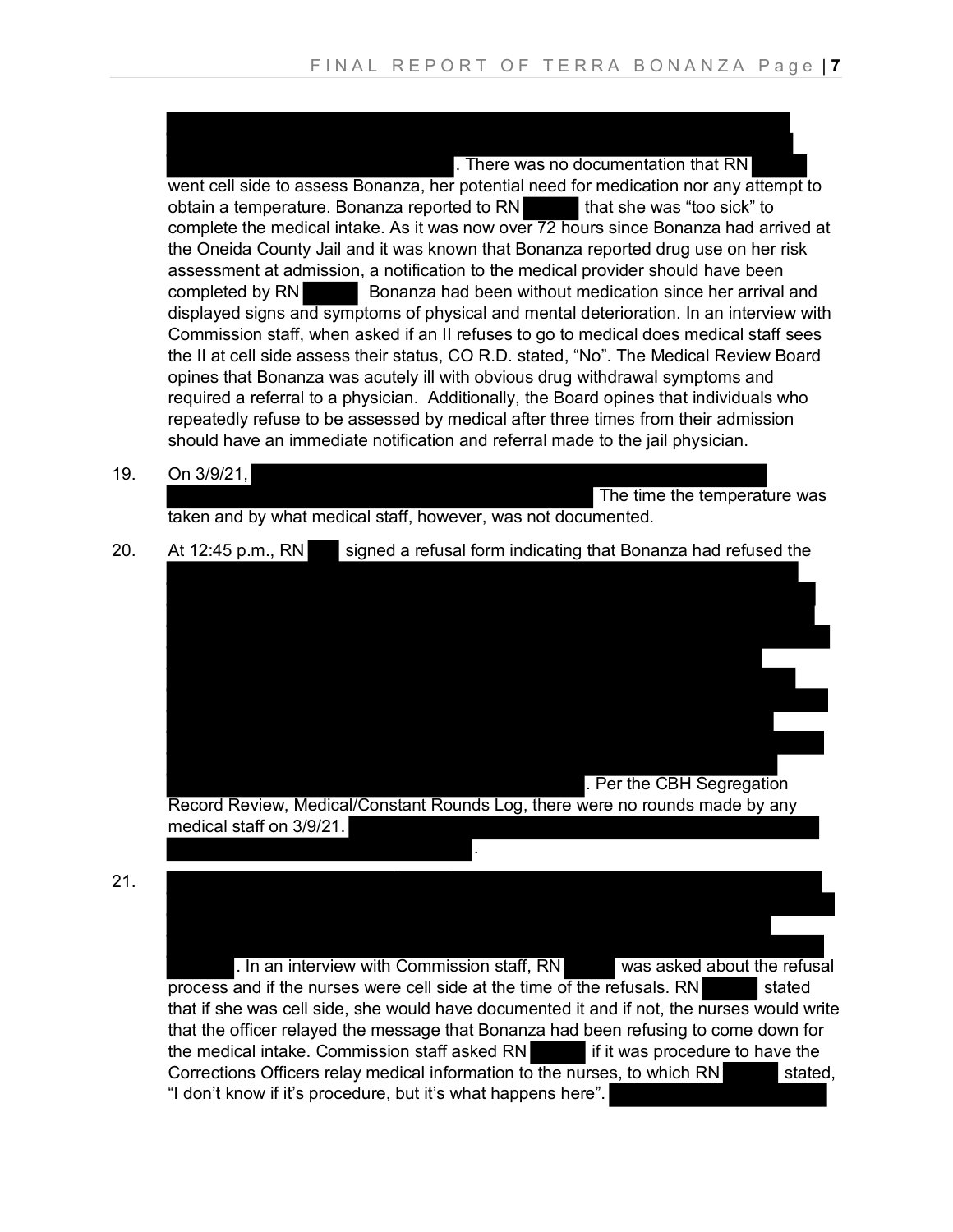.

. Per the CBH Segregation Record Review, Medical/Constant Rounds Log, there were no rounds made by any medical staff on 3/10/21. In an interview with Commission staff, RN stated that there were nurses in the pod 3 times a day, one on each shift giving medications

- 22. On 3/10/21, the Oneida CJ Special Housing Chart form indicated that security staff documented that Bonanza was restless and moaning on A shift (days), B shift (evenings), and C shift (overnights). On the 3/10/21 shift log Entry summary, CO R.H. documented multiple times throughout the day and afternoon that Bonanza was restless, moaning, and that Bonanza had been repeating, "Help me" and "I don't feel well". On 3/10/21, medical initialed on the A shift indicating that they were aware of Bonanza being restless and moaning on their rounds, however, no corresponding nurses' notes were found in Bonanza's chart indicating this. A review of the Oneida CJ Special Housing Chart form indicated that Bonanza had not been eating on any shift but was occasionally observed drinking milk since her admission on 3/5/21 through 3/10/21. Nursing staff initialed on the A shift only for each day from 3/5/21 through 3/10/21. There were no medical initials indicating that medical rounds were done on Bonanza on the B or C shifts from 3/5/21 through 3/10/21.
- 23. On 3/11/21 at 8:15 a.m., per the Segregation Record Review, Medical/Constant Rounds<br>Log, RN completed rounds on Bonanza completed rounds on Bonanza

. Per the unit shift log entry summary, CO R.H. documented that at 8:27 a.m., Bonanza had been holding onto the toilet saying, "Help me". At 9:59 a.m., CO R.H documented that Bonanza had been laying in her bunk saying, "Oh my God, help me". At 11:41 a.m., CO R.H. documented in the shift log entry summary that Bonanza had been laying on the bunk saying that she couldn't get up, and at 11:35 a.m., CO R.H. documented that Bonanza had been moaning while trying to get up. At 11:47 a.m., CO R.H. called zone one for medical. At 11:52 a.m., CO R.H. documented in the shift log entry summary that "medical had been advised of situations". In an interview with Commission staff, CO R.H. was unable to recall what, "situations medical was advised of". There were no shift log entry summaries logged by CO R.H. that medical had come on the unit after she had called for them.

. The MRB has found that there was a

pattern of incomplete documentation by the nursing staff regarding a patient's assessment and refusals. This is a violation of 9 NYCRR §7010.2(j) which states: *Adequate health service and medical records shall be maintained which shall include but shall not necessarily be limited to such data as: date, name(s) of inmate(s) concerned, diagnosis of complaint, medication and/or treatment prescribed. A record shall also be maintained of medication prescribed by the physician and dispensed to a prisoner by a staff person.*

This is also a violation of CBH Medical P.C. Procedure: Informed Consent and Right to Refuse, Number: J-G-05, 9 which states:

*Patients may refuse treatment at any time by signing a Refusal of Treatment Form*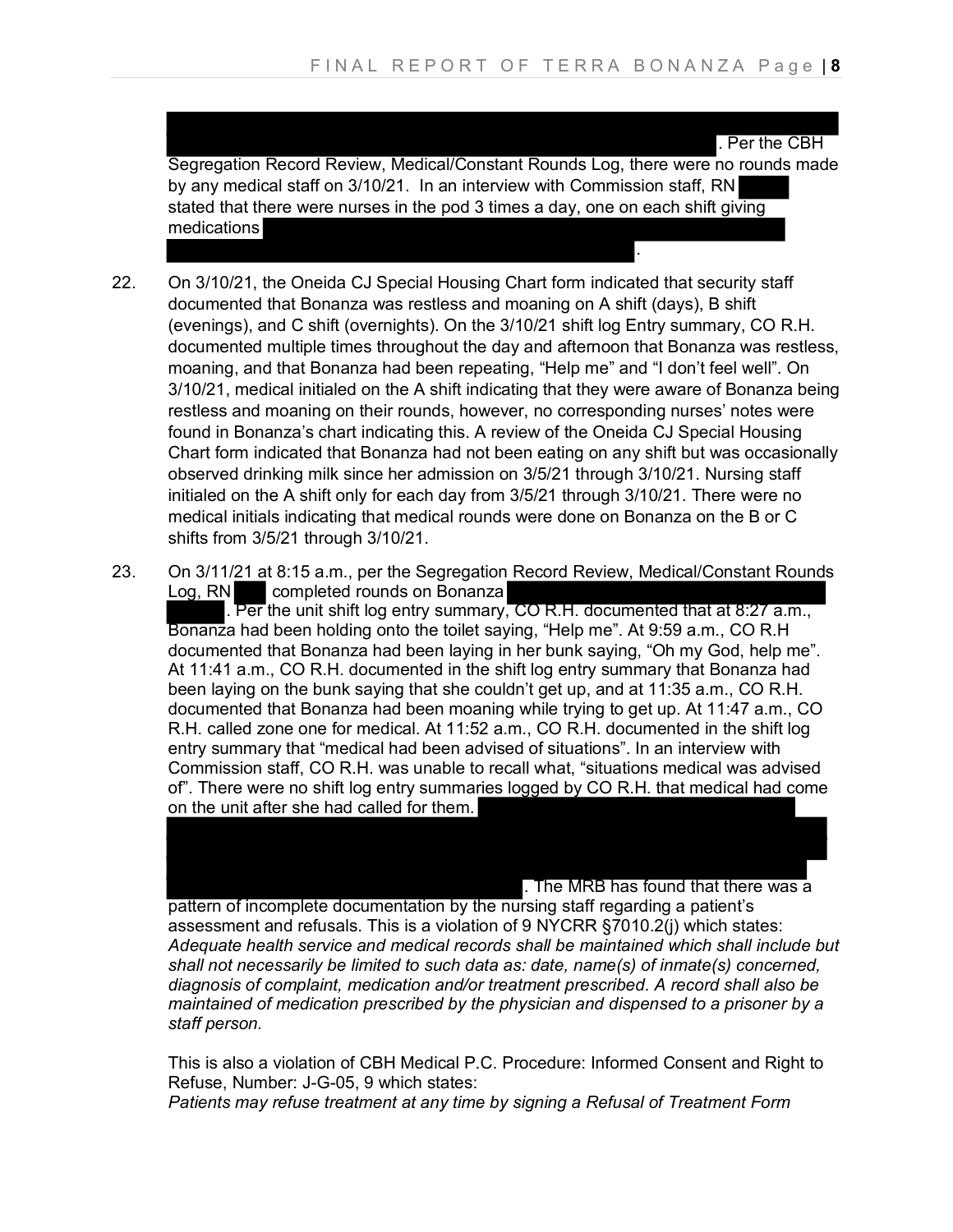*(CBH-MD-26) and 11. Any health evaluation or treatment refusal is documented including the following: description of services being refused, evidence that the inmate is aware of any adverse health effects that may occur as a result of the refusal, inmate signature and health staff signature.* 

Additionally, Commission staff found that COVID-19 management protocols which included 14-day temperature checks on newly admitted individuals and was reported to the Commission on 10/8/20 in response to the Commission's COVID compliance assessment was not properly followed with Bonanza.

24.

25.



the medical provider or mental health regarding the findings. This was a violation of 9 NYCRR § 7010.1(b) which states:

*"Prompt screening is essential to identify serious or life-threatening medical conditions requiring immediate evaluation and treatment. Appropriate medical appraisal of inmates is necessary to reduce the risk that a serious physical deficiency or medical emergency will be obscured by drug or alcohol ingestion".*

This was also a violation of CBH Medical P.C. Hunger Strike Procedure A. Initial Medical Evaluation and Management 1 which states:

*During the initial evaluation of a detainee on a hunger strike, medical staff shall: measure and record height and weight; measure and record vital signs; perform urinalysis; conduct psychological/psychiatric evaluation; examine general condition; and if clinically indicated, proceed with other necessary studies.*

 On 3/11/21, A, B, and C shift housing unit officers documented Bonanza as being restless and moaning. Medical did not initial on the form that they had seen her on rounds for any shifts on 3/11/21.

The Medical Review Board opines that medical staff erred in determining that Bonanza's refusal to eat food was a hunger strike rather than dysphagia for opiate withdrawal for which she needed to be referred to the jail physician for assessment.



physically saw Bonanza on any of the A, B, or C shift rounds. The Medical Review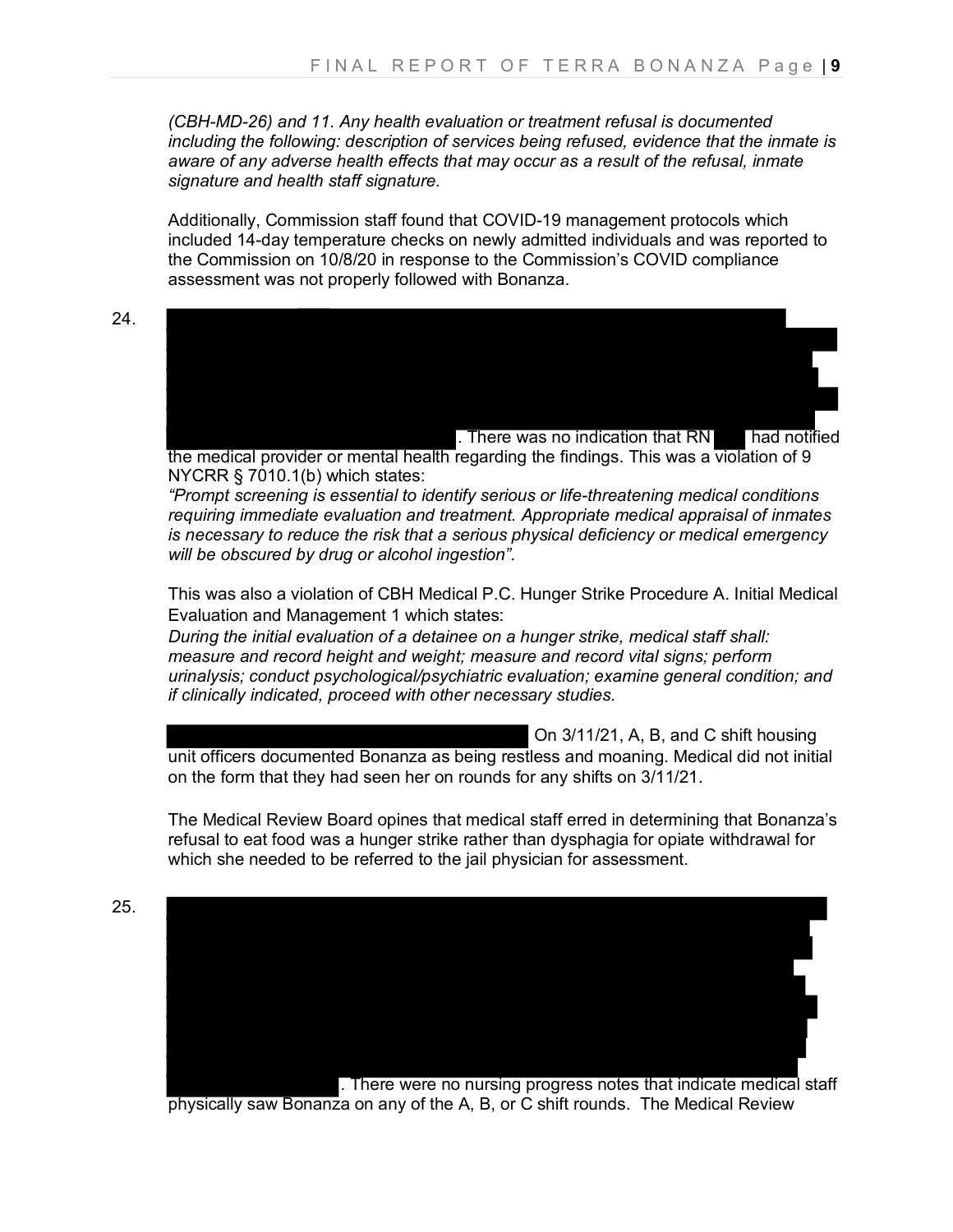Board has found that there was a failure by the medical staff to recognize clinical incapacitation and incompetence to sign consent for refusal of medical care by Bonanza. The Medical Review Board opines that Bonanza was clinically incapacitated and incompetent to acknowledge or consent to any of the multiple refusals of care that were documented. The Board finds that medical staff appear to have used Bonanza's multiple "refusals of care" as justification for failures to provide care to a patient who was in obvious distress and in dire need of critical medical treatment.

- 26. On 3/12/21 at 10:11 a.m., in the shift log entry summary, CO G.P. documented that CO J.C.-O. entered the unit to give Bonanza a shower. During an interview with Commission staff, CO. J.C.-O. reported that Bonanza was weak and unable to get out of bed, ambulate, or shower. CO J.C.-O. stated that Bonanza had been covered in her own feces. CO J.C.-O. was asked if medical was aware of Bonanza's poor hygiene to which CO J.C.-O replied that everyone was aware because the whole unit had a stench to it for days. CO J.C.-O. reported obtaining a wheelchair from medical and covering it in garbage bags and then using it to physically assist Bonanza to the shower. CO J.C.-O. then helped Bonanza bathe and redress in clean clothing. A review of the Segregation Record Review, Medical/Constant Rounds Log indicated that there was contradictory information recorded as RN documented that she had performed rounds on Bonanza **however, per** and the set of the set of the set of the set of the set of the set of the set of the set of the set of the set of the set of the set of the set of the set of the set of the set of the set of the set the security shift log entry summary CO J.C.-O. had been caring for Bonanza on the unit at that time.
- 27. At 10:34 a.m., CO J.C.-O. brought Bonanza via the wheelchair directly to medical to be seen. During an interview with Commission staff, CO J.C.-O. stated that Bonanza had been grateful and welcomed CO J.C.-O.'s help. CO J.C.-O. stated that she informed medical and insisted that Bonanza was not refusing the medical intake at that time and that CO J.C.-O. was bringing Bonanza down to be seen by the physician. CO J.C.-O. stated that she had stayed with Bonanza while Bonanza's medical intake was completed. While Bonanza was seen by Dr. N.A., CO J.C.-O. stated that she asked medical staff to give Bonanza depends to wear as Bonanza had stated she did not want to mess herself anymore. CO J.C.-O. told Commission staff that during her time working on the unit from 3/9/21 to 3/12/21, she only witnessed Bonanza get up to use the toilet one time and that the rest of the time, she observed Bonanza in bed and unable to get up. When CO J.C.-O. was asked how Bonanza received her meals trays when Bonanza was not able to get out of bed, CO J.C.-O stated that the CO'S would put the tray where Bonanza could reach it. When asked if Bonanza ever told CO J.C.-O. why she had been refusing medical CO J.C.-O. stated that Bonanza did not specifically say why she had been refusing but did say that she felt weak. CO J.C.-O. was asked by Commission staff how medical refusals are documented and if medical physically came to the unit to sign the refusals. CO J.C.-O. informed Commission staff that medical usually does not come to the unit when the incarcerated individuals refuse, and that the RN's ask the CO's sign as witnesses. During interviews with Commission staff, all of the CO's reported that whenever medical goes onto a unit, it is always logged in the housing area logbook.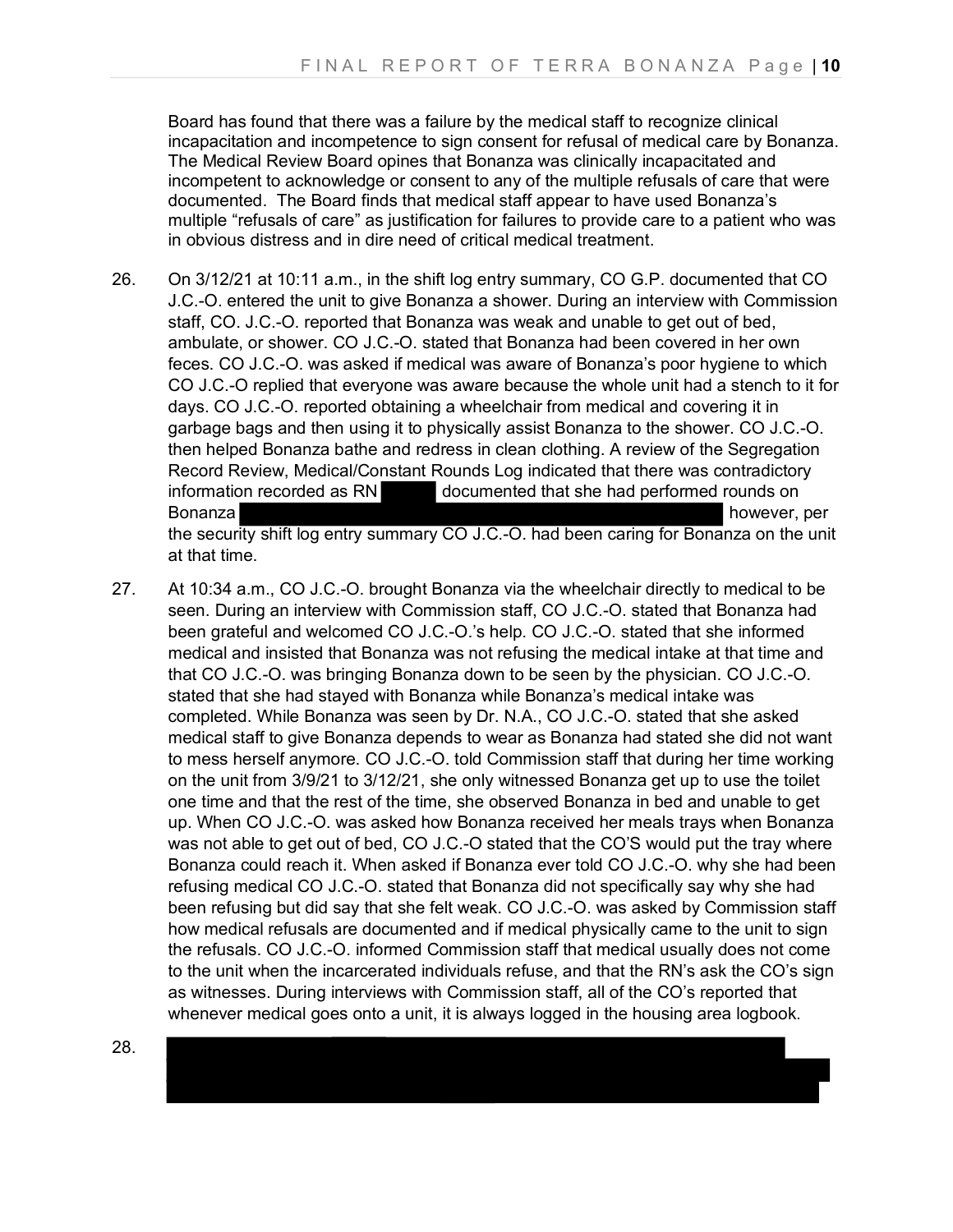

individual until a urine drug screen confirms pregnancy status. When asked if this was a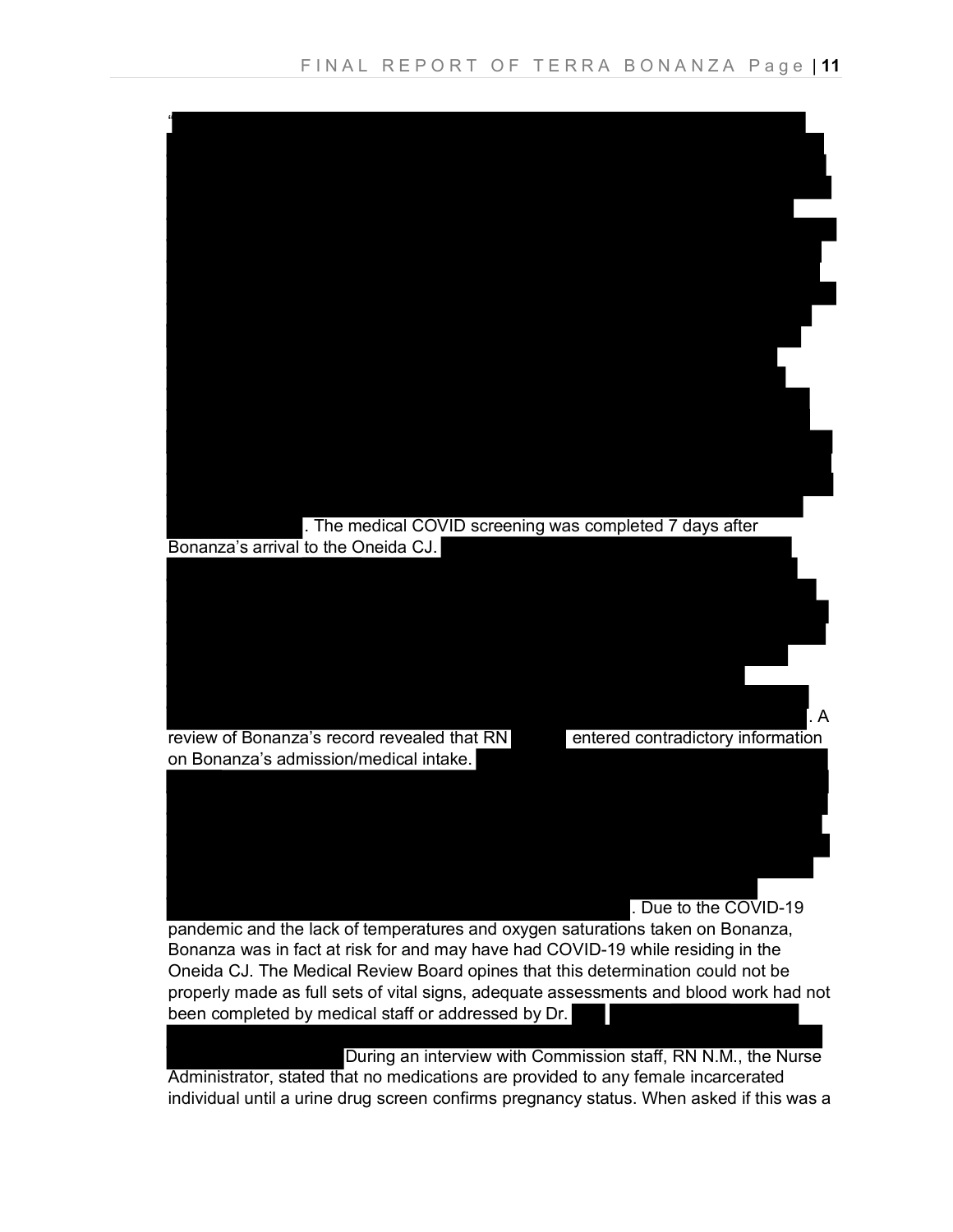CBH policy, RN stated that, "That practice was not in any CBH policy" but that, "It's something we just do".

he Medical Review Board opines that policy J-F-04, Medically Supervised Withdrawal and Treatment is inadequate as it does not address those incarcerated individuals who were unable or refused a urine pregnancy test.



the improper delay of being hospitalized was further contributory to her terminal illness. The Medical Review Board opines that Dr. abandoned Bonanza's care by failing to complete the necessary and ordered management of dehydration and failing to send her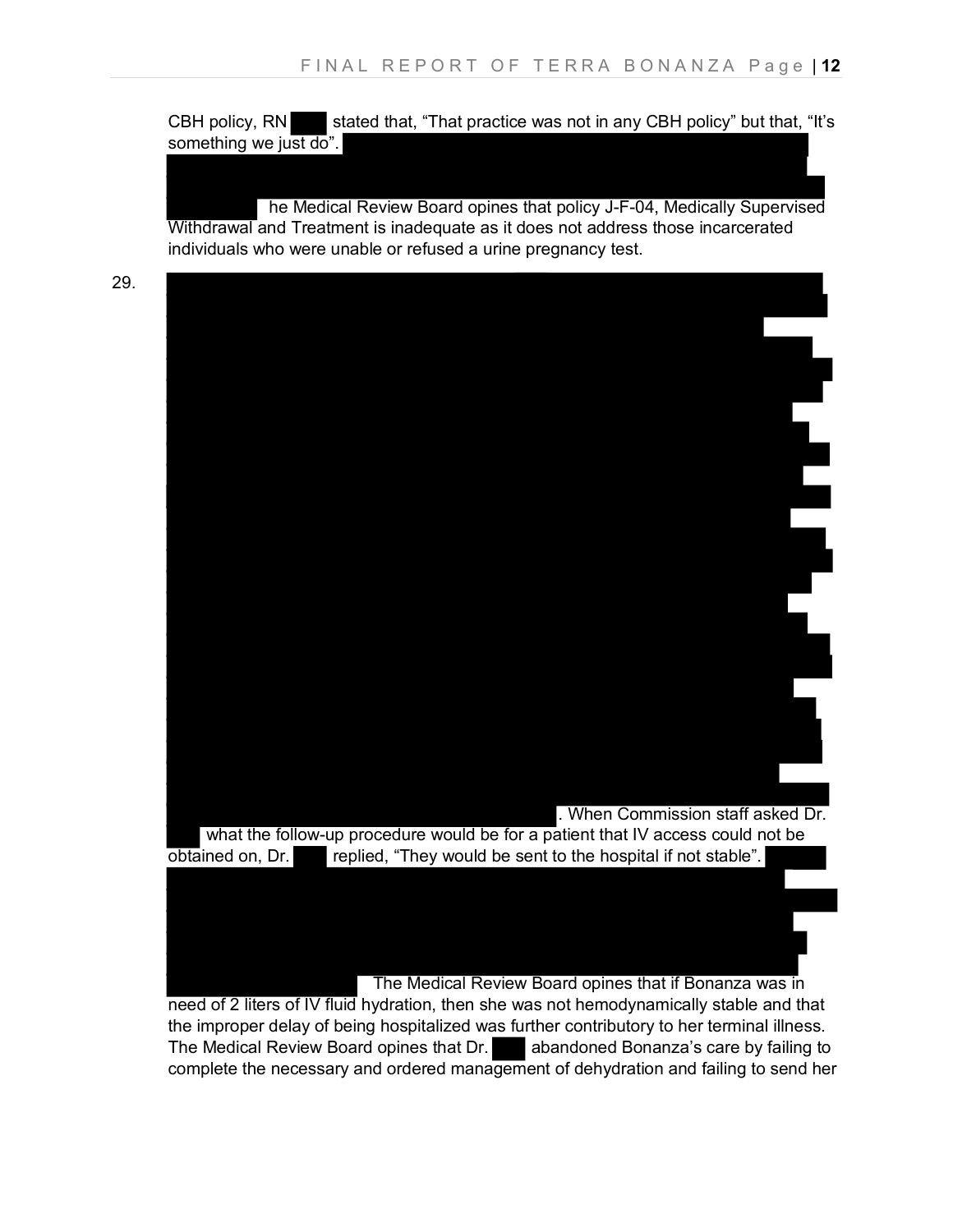to a hospital for definitive treatment when such treatment could not be completed at the facility.

30.



- 31. Dr. identified himself as the Acting Medical Director of the Oneida County Jail and that he was contracted for that position through CBH medical. Dr. reported to Commission staff that he works at the jail a total of 12 hours per week, usually consisting of two 6 hours shifts. When Commission staff asked Dr. if he ever got any calls notifying him of Bonanza's multiple refusals, possible hunger strike, or of the 3/14/21 hospital admission, Dr. replied, "No, I'm only here at the jail for 6 hours and then I leave. I'm not on call".  $\overline{Dr}$  told Commission staff that his job responsibilities include chart review but that he had not been made aware of Bonanza's deteriorating health<br>status or hospital admission. Dr. stated that he would not be called on this matte stated that he would not be called on this matter because he doesn't take calls and that NP would have been notified because NP is the medical provider assigned to take the 24-hour calls. Dr. **Fig. 1** further stated  $\frac{1}{2}$  that the RNs on duty were responsible for notifying NP of any health problems with Bonanza. Dr. stated that NP is not in collaboration with his medical practice.
- 32. During an interview with Commission staff, NP stated that she works  $24 40$  hours a week at the Oneida County Jail. NP P.C stated there was no set schedule of when she comes to the jail and that she is on call to the jail 24 hours a day per her contract with CBH medical. NP could not recall having been notified about Bonanza's refusals, her decline in physical and mental status or that Bonanza had been sent to the hospital on 3/14/21.

hen asked by Commission staff if Dr. was her collaborating doctor, NP stated that she did not know who her collaborating physician was but that she knew it was a physician contracted by CBH medical. The Medical Review Board finds that there was a systems failure to assure continuity of care for Bonanza as the facility's primary medical care provider, a nurse practitioner assigned to cover 24 to 40 hours per week had no record of involvement or awareness of a critically ill patient on a medical constant supervision with both hunger strike and withdrawal protocols initiated.

.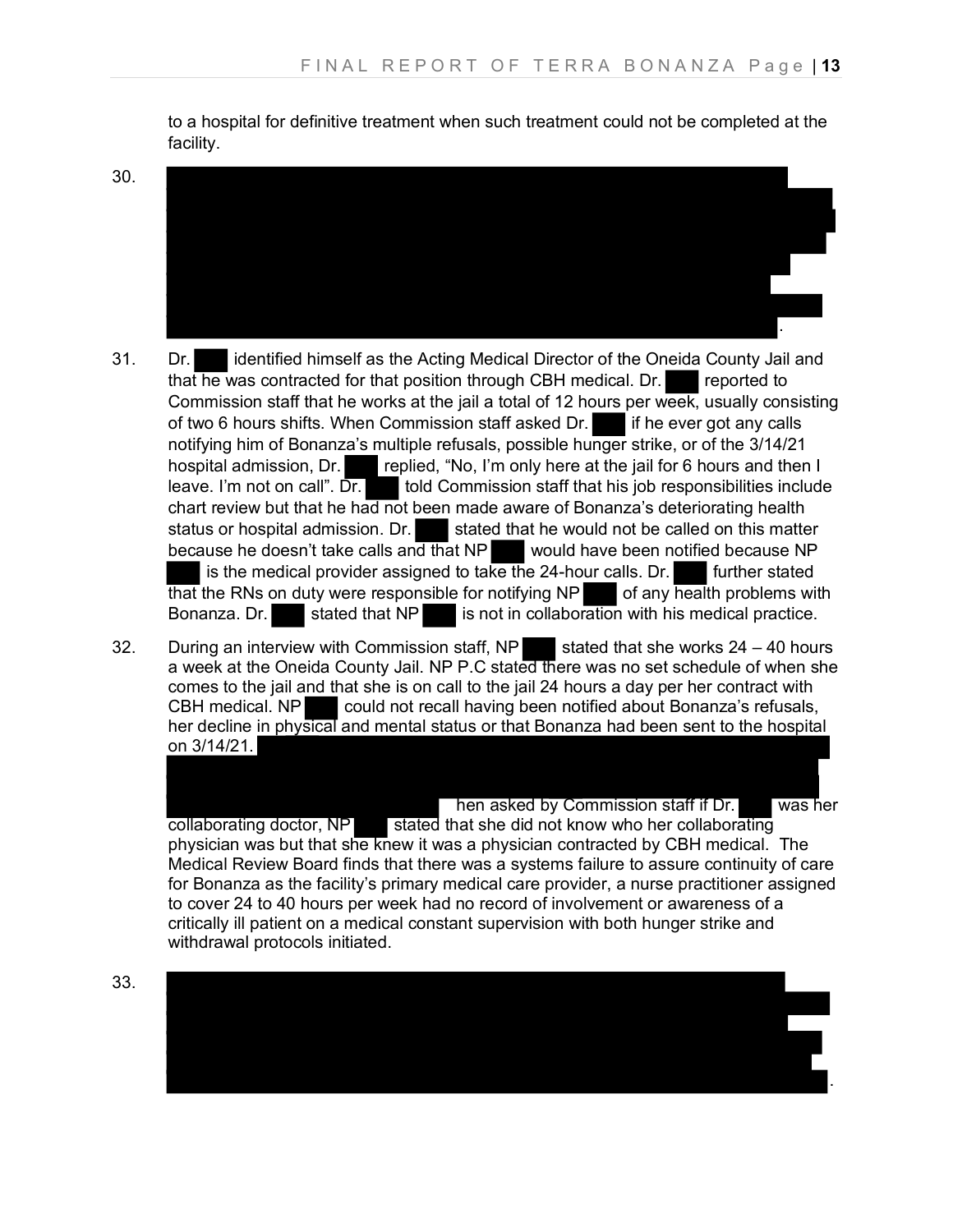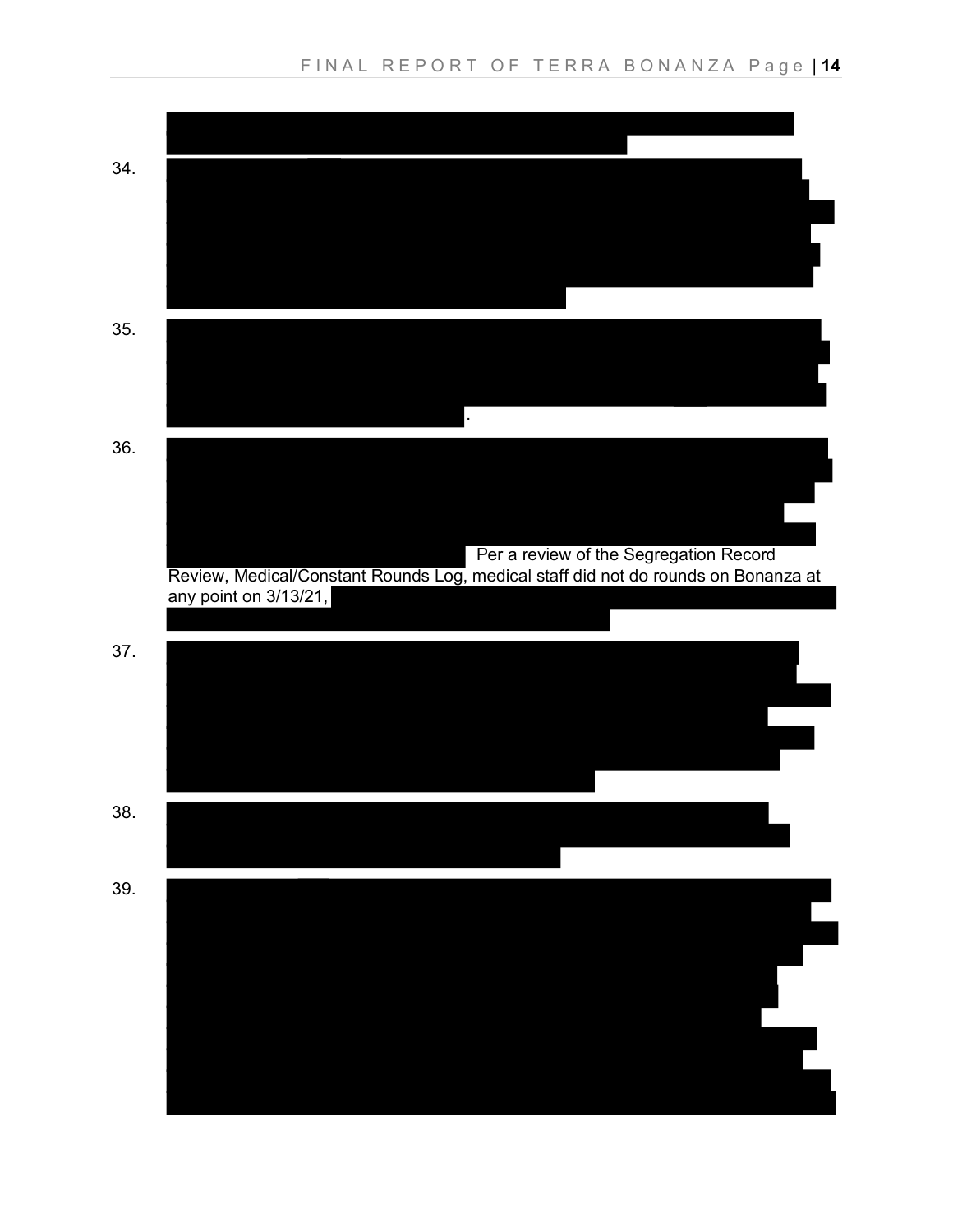medical provider was not notified regarding the findings of increased weakness and incontinence or that Bonanza was in need of medication. Mental health was also not notified and there was no corresponding chart note documented. During an interview with Commission staff,  $RN$  stated that no corresponding notes were necessary because the refusal forms have all the documentation that is needed.



replied, "I'm assuming it was NP because Dr. doesn't take call." However, a review of prior interviews with Commission staff revealed that NP reported that she had never been notified of Bonanza's declining health status or that Bonanza had been sent out to the hospital.

42. Central Oneida Ambulance crew arrived at the Oneida County Jail at 4:29 p.m.



The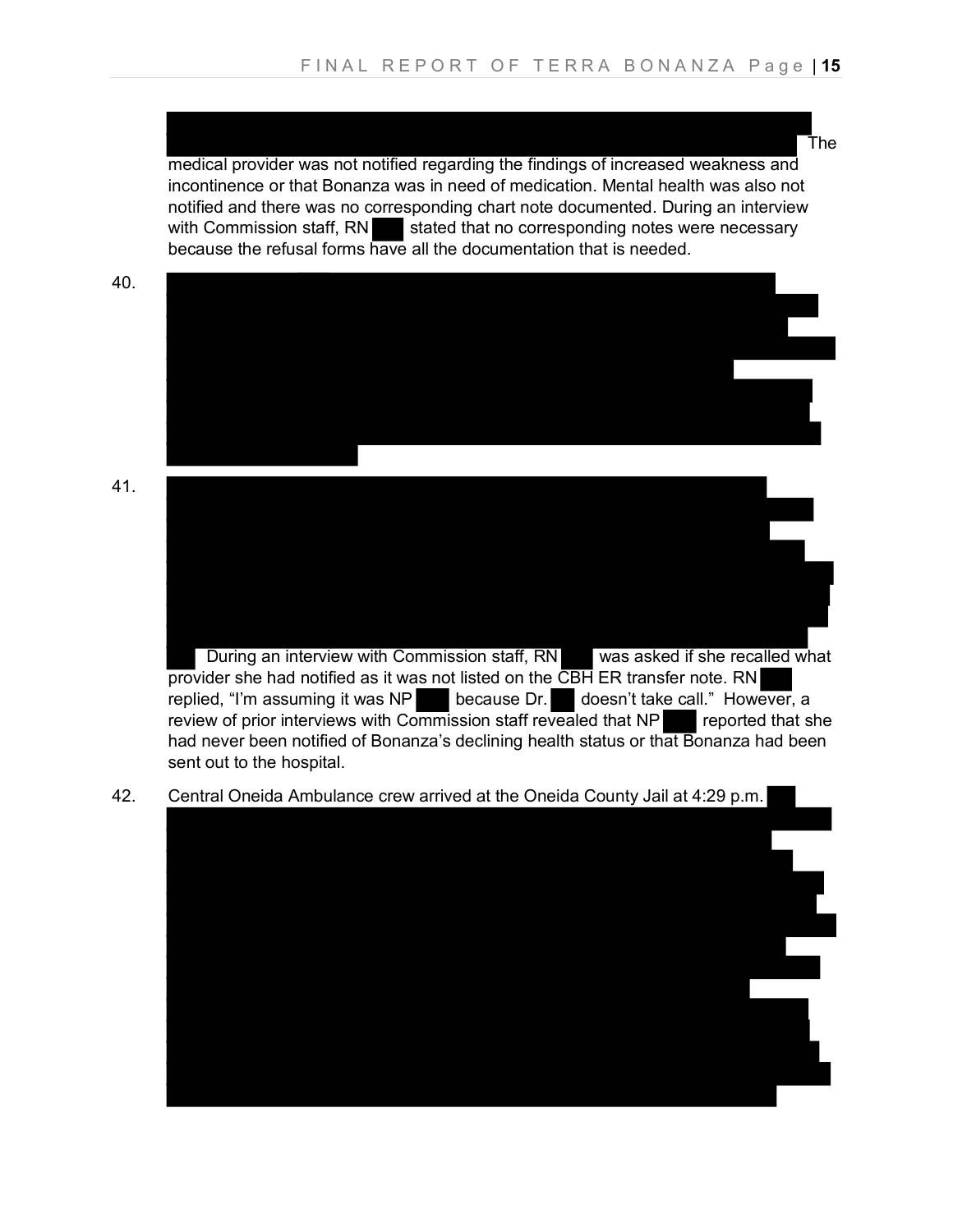

Bonanza when the nurse found the suboxone strips. Bonanza was being transferred from the ER stretcher to the hospital bed and during the movement from one bed to another, the nurse discovered the suboxone strips partially out of Bonanza's body. Bonanza initially claimed not remembering having the suboxone inside her body and then later told hospital staff that the suboxone had been inside her body since admission to the jail 9 days previously.





46.

. Bonanza did not have an

autopsy performed as Bonanza was not in the custody of the Oneida County Jail at the time of her death.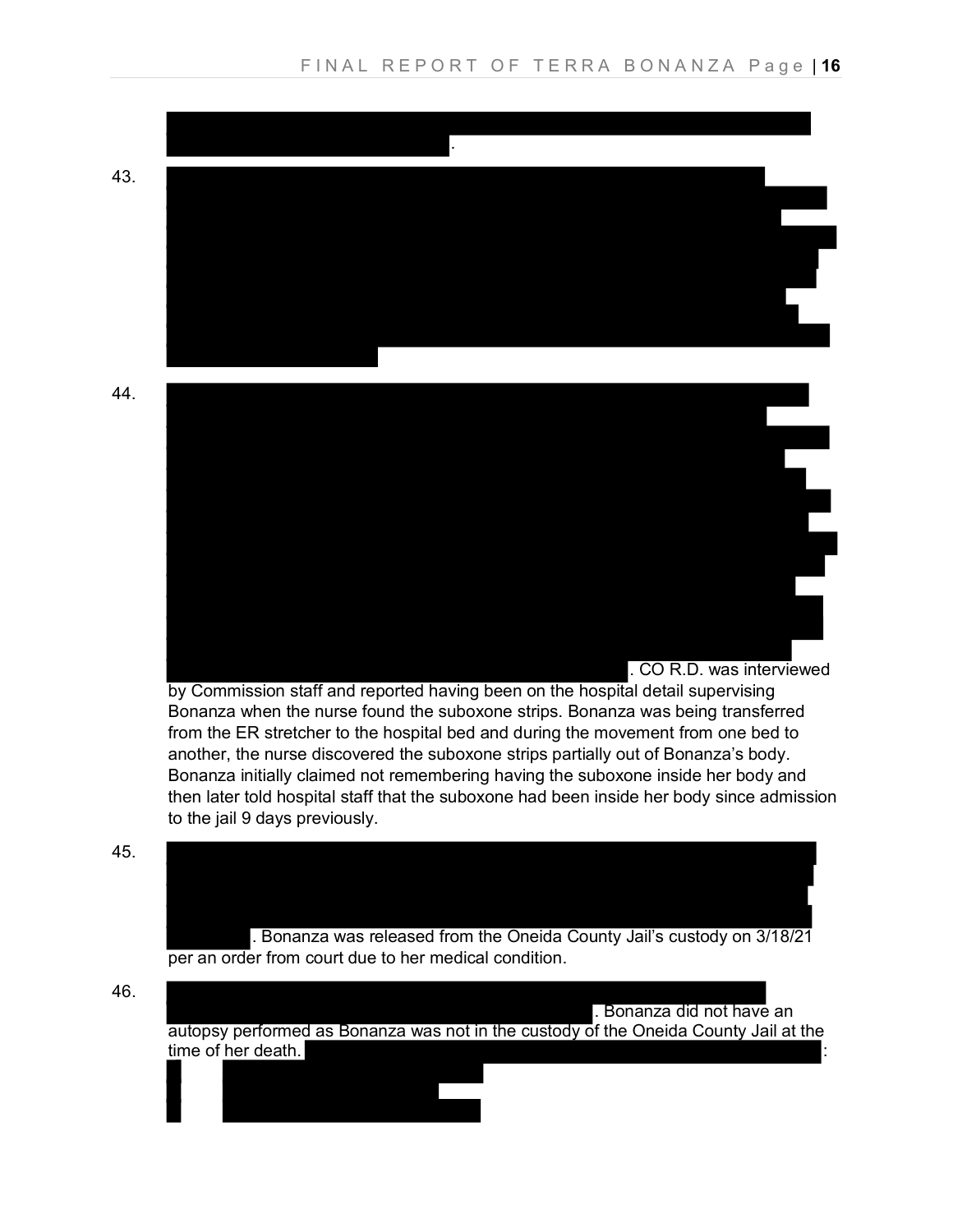

#### ACTIONS REQUIRED:

#### TO THE OFFICE OF THE ONEIDA COUNTY SHERIFF:

- 1. The Sheriff shall conduct a review and retraining with admissions officers who failed to perform a temperature check on Bonanza when completing the initial COVID-19 screening of an incarcerated person on admission to the jail. The Sheriff shall also conduct a review the COVID-19 screening protocols with all admission staff to assure consistent compliance with the requirements.
- 2. The Sheriff shall conduct a review to assure compliance with the requirements of 9 NYCRR §7005.2(a) and (b) and Oneida CJ policy 05-01-06 (4)(B)(2) regarding proper access to showers for incarcerated individuals.

A report of the findings and any corrective actions taken shall be provided to the Medical Review Board upon completion.

#### TO THE MEDICAL DIRECTOR OF CBH INC.:

- 1. The Medical Director in coordination with the Sheriff shall conduct a review into the violation of Oneida County Sheriff's Office COVID screening guideline as reported to SCOC staff on the October 8, 2020 site visit that included the jail's report that all new admissions are screened for COVID upon entry to the facility and that all newly incarcerated individuals have daily temperature checks for 14 days while in the orientation unit by the RNs on duty.
- 2. The Medical Director shall conduct an investigation into why Bonanza had been admitted to the Oneida CJ under the suspected influence of drugs and was not assessed for withdrawal or placed on a withdrawal protocol in accordance with 9 NYCRR §7010.1(b) nor sent to the hospital when refusing care.
- 3. The Medical Director shall conduct a quality assurance review with medical staff regarding:

-Why daily temperatures were not taken on Bonanza per the COVID Policy guidelines

-Why vital signs and assessments were not completed when Bonanza was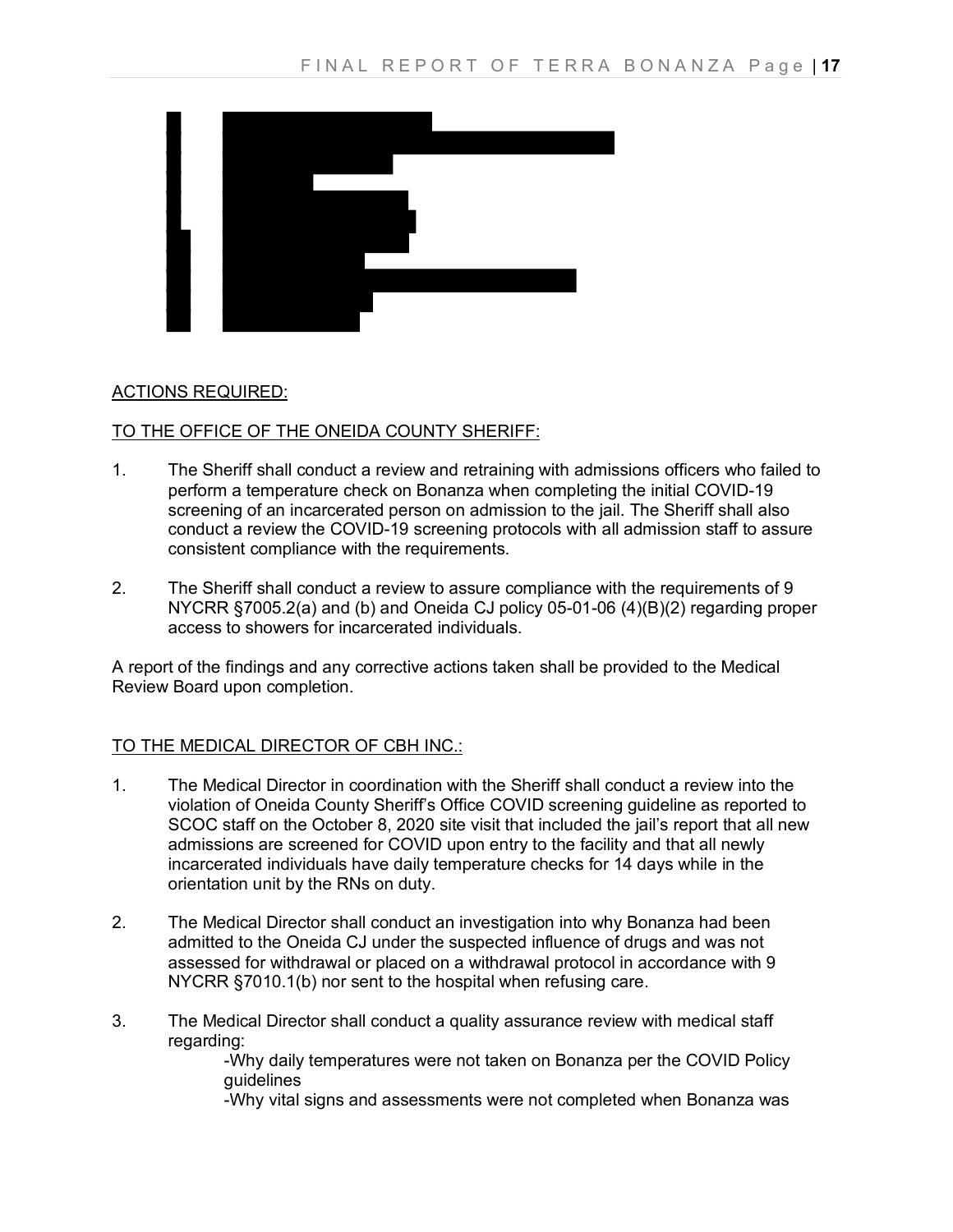displaying altered mental status by smearing feces on herself and why mental health and the provider were not notified. -Why no oxygen saturations were obtained on Bonanza until 3/14/21.

- 4. The Medical Director shall conduct a quality assurance review to address and investigate a pattern of multiple violations of 9 NYCRR §7010.2(j) for the cited absence of nursing notes for clinical encounters and a pattern of illegible signatures, notations, titles, and times.
- 5. The Medical Director shall conduct a quality assurance review to address and investigate a pattern of multiple violations of CBH Medical P.C. Procedure J-G-05 as there were multiple instances where the consequences of refusals were not documented as being explained to Bonanza and there was no documentation that medical was cell side to explain those consequences at the time of the refusals.
- 6. The Medical Director shall conduct an investigation and review regarding the assessment and treatment of Bonanza by Dr. who failed to complete a thorough assessment and treatment of Bonanza by Dr. assessment and failed to obtain hospitalization for a patient needing intravenous hydration which could not be completed at the facility.
- 7. The Medical Director shall consider revising policy J-F-04. Medically Supervised Withdrawal and Treatment to reflect the management of incarcerated individuals who are unable or refuse to give urinalysis and criteria for treating alcohol and drug withdrawal up to and including hospitalization.
- 8. The Medical Director shall consider revising the policy and procedure regarding patient medical refusals whereby an individual who refuses an intake assessment after three times is immediately referred to the jail physician.
- 9. The Medical Director shall conduct a quality assurance review as to why the facility's primary attending medical provider nor jail physician was never notified of Bonanza's medical status for over 9 days despite being placed on constant supervision, hunger strike and withdrawal protocols. Revision to current policy and procedures should be considered to require such if found to not be currently required.

A report of the findings and any corrective actions taken shall be provided to the Medical Review Board upon completion.

*In a response to the Commission's preliminary report dated 3/1/22, CBH Medical Inc. provided required reviews for each action required including changes to procedures and counseling of staff. In regards to Action Required #6, CBH Medical Inc. has indicated that the physician was suspended from his duties at the Oneida CJ. The Medical Review Board however remains opined in all of its findings regarding Bonanza's medical care.*

# TO THE DIRECTOR OF QUALITY IMPROVEMENT AND COMPLIANCE HELIO HEALTH:

The director shall conduct a quality assurance review with the mental health clinicians at the Oneida CJ to ascertain why Bonanza was never seen by a psychiatric provider, prescribed medications, nor followed up by a clinician despite having a known psychiatric history and